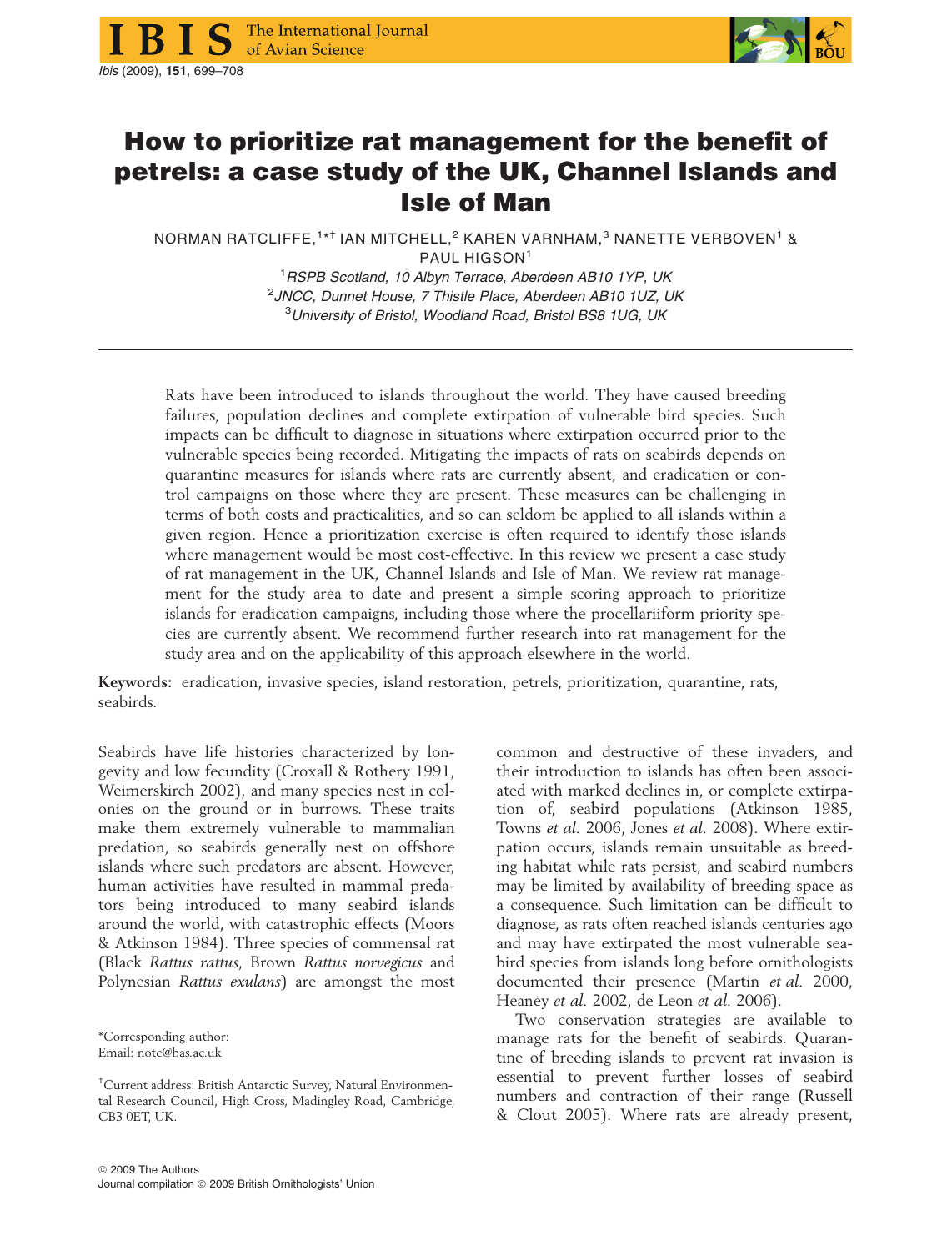rodenticides can be used either to reduce rat densities in the immediate vicinity of seabird colonies on an annual basis (Zino et al. 2001), or to eradicate them altogether (Courchamp et al. 2003, Howald et al. 2007). Typically, it is not possible to apply such management to all islands within a region owing to practicalities and limited conservation resources. Hence, prioritization is required to identify those islands where the greatest conservation gains can be made for the least cost (Brooke *et al.* 2007).

The UK, with its crown dependencies of the Channel Islands and Isle of Man, comprises hundreds of islands varying in size from the Great Britain mainland to small islets. Black Rats were first introduced to the archipelago during the 3rd century AD, but have been largely replaced by Brown Rats since their introduction in the 18th century AD (Harris et al. 1995). Since their initial colonization, rats have invaded a large proportion of the islands in the archipelago, but many of the smaller ones, with low levels of human habitation, have remained rat-free (Arnold 1993). Several studies within the study region have documented adverse impacts of rats on seabirds on islands where they co-occur (Brooke 1990, Zonfrillo 2002, Stoneman & Zonfrillo 2005, Swann et al. 2007). The archipelago therefore offers an ideal case study for prioritizing both quarantine and eradication management for rats. Moreover, the relevant governing bodies have recognized the threat that invasive species pose to native biodiversity, and have drafted a strategy that requests prioritization of remedial management (DEFRA 2007). To this end, we review rat management for the benefit of seabirds on islands in the study area, and present a simple approach to prioritizing future management, based on an ordinal scoring system that extends to islands from which vulnerable species are absent. We discuss the applicability of the approach to prioritization elsewhere in the world and recommend further research into rat management for the benefit of seabirds in the study area.

## METHODS

## Reviewing control programmes to date

We searched the published literature and institutional reports, and consulted seabird biologists, mammalogists, wardens and conservation officers to identify the islands in the UK, Isle of Man and the Channel Islands where rat quarantine or eradication programmes have been conducted, the timing and duration of the work, the methods used and the outcomes in terms of the responses of both rats and seabirds.

#### Defining eradication units

Rat eradication will only meet conservation objectives in the long-term if rats are unlikely to recolonize the island following their removal. Rats could recolonize an island by swimming from the mainland, with the likelihood of this occurring, declining with the width of the strait (Russell et al. 2008). Brown Rats can swim for up to 1 km in open, temperate seas (Russell et al. 2008), but examination of rat distribution in the UK shows that many islands remain rat-free despite being less than 1 km from the mainland. A maximum swimming distance of 300 m produced a better fit with observed distribution, and agrees with guidelines issued by Falklands Conservation (2008). Accordingly, we plotted a 150-m buffer around the mean high water mark (OS Boundary-line<sup>rm ©</sup> Crown Copyright) using ESRI ArcGIS<sup>®</sup> 9; if the buffer of an island overlapped with that of the mainland, it was classed as an unsuitable target for rat eradication. If the buffers of two islands overlapped, they were pooled into a single eradication unit, as for eradication to be successful, both islands would need to be treated. Moreover, we assumed that American Mink Mustela vison were able to reach any island within 2 km of shore along the west coast of Scotland (Ratcliffe et al. 2008), and excluded such islands from further consideration for eradication campaigns as restoration of these would require a commitment to American Mink control in perpetuity.

## Determining presence of rats in eradication units

We determined the presence or absence of Brown and Black Rats in each eradication unit by reference to Arnold (1993), various databases available through the National Biodiversity Network Gateway (http://www.nbngateway.net) and consultation with local naturalists familiar with the mammalian fauna of each island. We classified islands into those with and without rats and analysed their priority for eradication and quarantine management.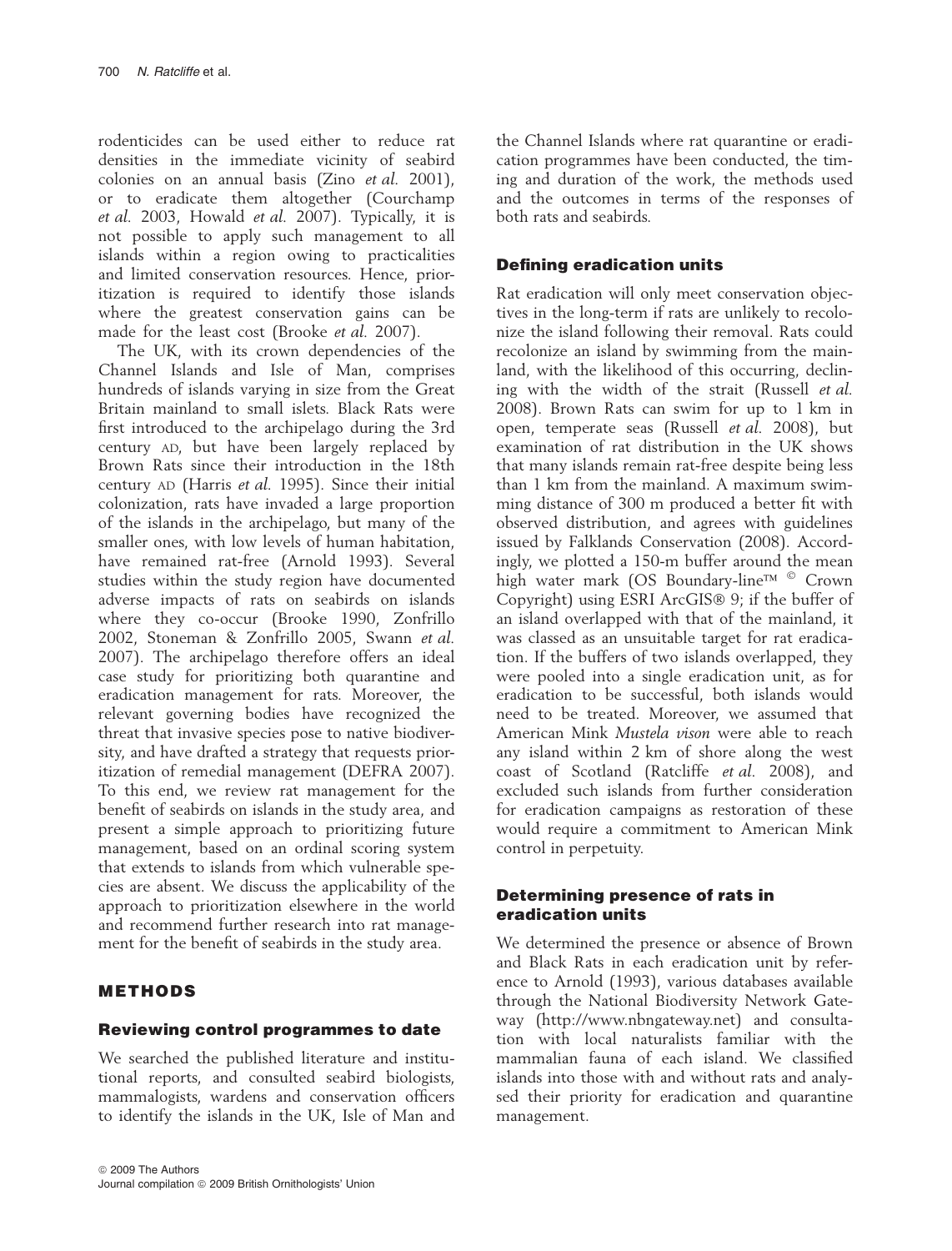## Scoring reintroduction risk

Rats are often reintroduced to islands accidentally in vessels and their cargoes (Moors et al. 1992), and the frequency and size of these tend to increase with the number of people inhabiting an island. Hence, the reinvasion likelihood, or the cost of effective quarantine, is positively related to the number of humans inhabiting an island. Moreover, the likelihood of other introduced mammalian predators occurring on an island (particularly feral or domestic Cats Felis catus, but also Western Hedgehogs Erinaceus europaeus, American Mink and feral Ferrets Mustela furo) increases with the size of the human population (de Leon et al. 2006). The presence of other predators may compromise the conservation goals of rat eradication if they are allowed to remain, and add to the costs of eradication and public relations problems if removed. Finally, issues of public relations, incidental or secondary poisoning of domestic animals and obtaining approval, increase with human population size (Genovesi 2007). We therefore took human population size in each eradication unit from the National Census as an index of the risk of a rat eradication project being unsuccessful. No unit in our study area that is inhabited by more than 100 humans is rat-free, and so we eliminated those units with a population above this threshold from further consideration owing to risk of reinvasion. Such islands might be considered for eradication campaigns in the future, however, once quarantine methods have been developed and proved effective on less populous islands. The remaining eradication units were awarded a risk score based on the number of inhabitants: 3 (0–10), 2 (11–50) and 1 (51–100).

## Cost of eradication

We estimated the costs of eradication by multiplying the island area by £440, based on the cost per ha of eradicating rats from Canna/Sanday during 2005–2006 (R. Luxmoore pers. comm.). We opted to use the costs of this campaign, rather than earlier ones in the UK, as it is the most recent (and hence subject to the least change due to inflation) and because it is the only UK campaign that reported total costs (D. Appleton in litt.). Using a constant value is justifiable because Martins et al. (2006) and Howald et al. (2007) found area and costs of eradication are closely related, even where methods differ (e.g. aerial vs. hand broadcast of bait). However, Donlan and Wilcox (2007) point out that many other factors can influence the overall expense of a project, so the estimated costs presented here should be viewed as approximate. Moreover, variations in cost per ha do not affect the rankings of islands, as it is a constant value and the only variable in the cost score is island area. We classed the cost of eradications into three cost scores:  $3 \leq \text{\pounds}100\,000$ ,  $2 \leq$  $£100 000 \le £200 000$ , 1 (> £200 000).

## Prioritization according to seabird species

Storm petrels are among the seabirds most vulnerable to rat predation owing to their small size, lack of predator defence behaviour and their habit of nesting in burrows or crevices where rats prefer to forage (Jones et al. 2008). There is no overlap of the distribution of rats with that of Leach's Oceanodroma leucorhoa or European Storm Petrels Hydrobates pelagicus in the UK (Heaney et al. 2002, Mitchell et al. 2004, de Leon et al. 2006), suggesting that introduction of rats to an island leads to extirpation of these species. While the distribution of rats and Manx Shearwaters Puffinus puffinus do overlap in the UK (Mitchell et al. 2004), there is evidence that rats can cause declines in density or complete extirpation of this species (Brooke 1990, Swann et al. 2007). All three species have highly restricted breeding distributions compared to most other seabird species (Mitchell et al. 2004), and it is likely that the presence of rats on otherwise suitable islands has contributed to their localized range. We therefore prioritized islands for eradication and quarantine according to their potential or actual importance for these three species of petrel. Burrow-nesting alcids such as Atlantic Puffin Fratercula arctica are also vulnerable to rat predation (Zonfrillo 2002, Jones et al. 2008), but we did not prioritize according to this species as it has a far wider range than any of the aforementioned petrels and it does co-occur with rats on many islands (Mitchell *et al.* 2004).

## Suitability of units for priority species

We extracted counts of European and Leach's Storm Petrels and Manx Shearwaters from Mitchell et al. (2004) and calculated the percentage of the UK, Isle of Man and Channel Islands population contained in each eradication unit. We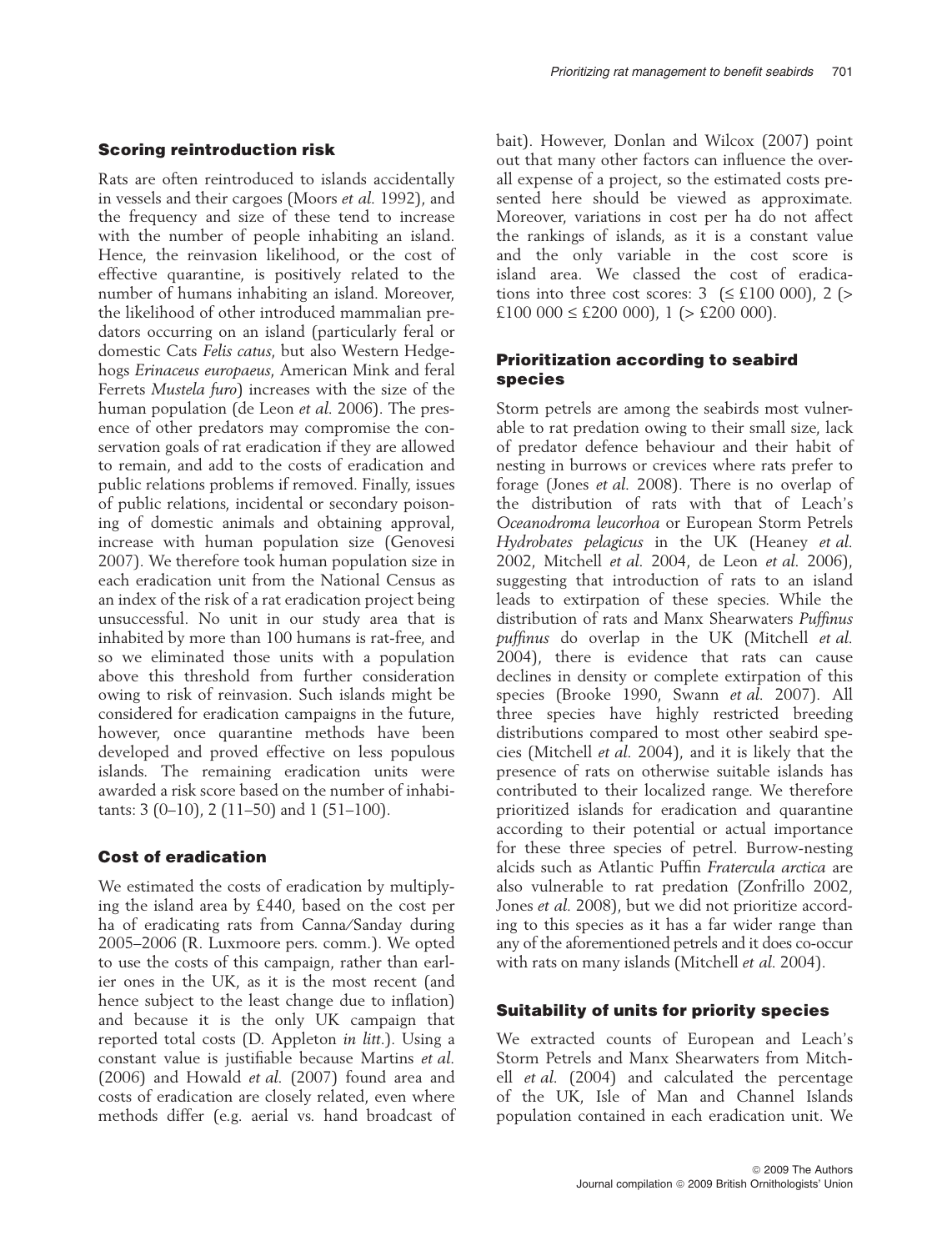summed these within each unit and ranked them in descending order to determine the unit's priority for rat quarantine measures.

For each of the eradication units occupied by rats, we developed a score of their relative suitability for petrels were rats to be eradicated. On some islands, relict populations of petrels remain, or historic accounts attest to their presence prior to extirpation: all these were awarded a suitability score of 6. In many cases, however, petrels are likely to have been extirpated prior to their presence being documented, and so suitability has to be inferred from habitat characteristics. Both Leach's and European Storm Petrels forage on the continental shelf edge or beyond, and Manx Shearwaters in the Minches and Irish Sea (Stone et al. 1995), and so all three occur only on those islands to the north and west of mainland UK (Mitchell et al. 2004). Furthermore, European Storm Petrels require boulder scree, boulder beaches or ruined dry-stone structures as nesting habitat, and the other two require deep, free-draining soil for burrowing (Cramp & Simmons 1977). On this basis, we awarded a score of 6 to islands to the north or west of Britain with extensive breeding habitat, a score of 4 to those occurring there with limited breeding habitat, and a score of 2 to islands to the east of Britain. The doubling of the scores for habitat suitability is designed to give potential gains equal weighting in the final score to the combined scores of cost and risk. This was necessary to avoid islands that were unsuitable for petrels receiving a high priority because rats could be eradicated from them at a low cost and risk.

#### Final prioritization of cost–benefit

The risk, cost and suitability scores for each island were summed and then ranked in descending order. Those islands suitable for petrels that are inexpensive to restore and where eradication has a high likelihood of success would obtain a top score of 12, while islands with the opposite characteristics would receive a bottom score of 4.

## RESULTS

#### Island rat eradication campaigns in the UK

Since the late 1950s, 12 rat eradication projects have been initiated in the UK, treating a total area of 2617 ha (Table 1). All have involved eradication of Brown Rats and, on Lundy, Black Rats were eradicated as well. The frequency of eradication projects and the size of islands treated have both increased markedly since the early 1990s (Table 1). The largest unit treated was Canna/Sanday (1314 ha), and the most populous was Lundy (28 people). All have used cereal bait treated with rodenticide, presented loose or embedded in wax blocks. Bait was placed in boxes or pipes that were deployed in a grid over the entire area of each island, though often at higher densities in areas where rats were known to be more abundant. Post-eradication monitoring for rats has usually been conducted for 2 years, using chewable markers deployed in a grid over each island.

Table 1. Islands in the UK from which rats have been eradicated, presented in chronological order. ID numbers are plotted in Fig. 1 to show the location of each island.

| ID | Island                      | County         | Year treated | Area (ha) | Human popn | Source                    |
|----|-----------------------------|----------------|--------------|-----------|------------|---------------------------|
| A  | Fidra                       | East Lothian   | 1959         | 10        | 0          | A. Lauder pers. comm.     |
| B  | Cardigan Island             | <b>D</b> vfed  | 1968         | 16        | 0          | Brooke 1990               |
| C  | Flat Holm                   | S. Glamorgan   | 1985         | 19        | 5          | W. Murray pers. comm.     |
| D  | Ailsa Craig                 | Kyle & Carrick | 1991         | 99        | $\Omega$   | Zonfrillo 2001            |
| E  | <sup>a</sup> Scilly Islands | Cornwall       | 1993         | 128       | 0          | IOSET unpubl. data        |
| F  | Handa                       | Sutherland     | 1997         | 309       | 0          | Stoneman & Zonfrillo 2005 |
| G  | Puffin Island               | Gwynedd        | 1998         | 32        | 0          | Ratcliffe & Sandison 2001 |
| H  | Eynhallow                   | Orkney         | 1998         | 75        | $\Omega$   | P. Thompson pers. comm.   |
|    | Ramsey                      | Dyfed          | 1999         | 261       | 2          | Bell <i>et al.</i> 2000   |
| J  | Lundy                       | Devon          | 2003         | 345       | 28         | Lock 2006                 |
| K  | Canna/Sanday                | Lochaber       | 2005         | 1314      | 12         | Bell et al. 2007          |
| L  | Looe Island                 | Cornwall       | 2006         | 9         | 4          | K. Varnham pers. obs.     |

aAll uninhabited islands have been treated by Isles of Scilly Environmental Trust in a programme extending from 1993 to present. The largest of these is Sampson at 38 ha.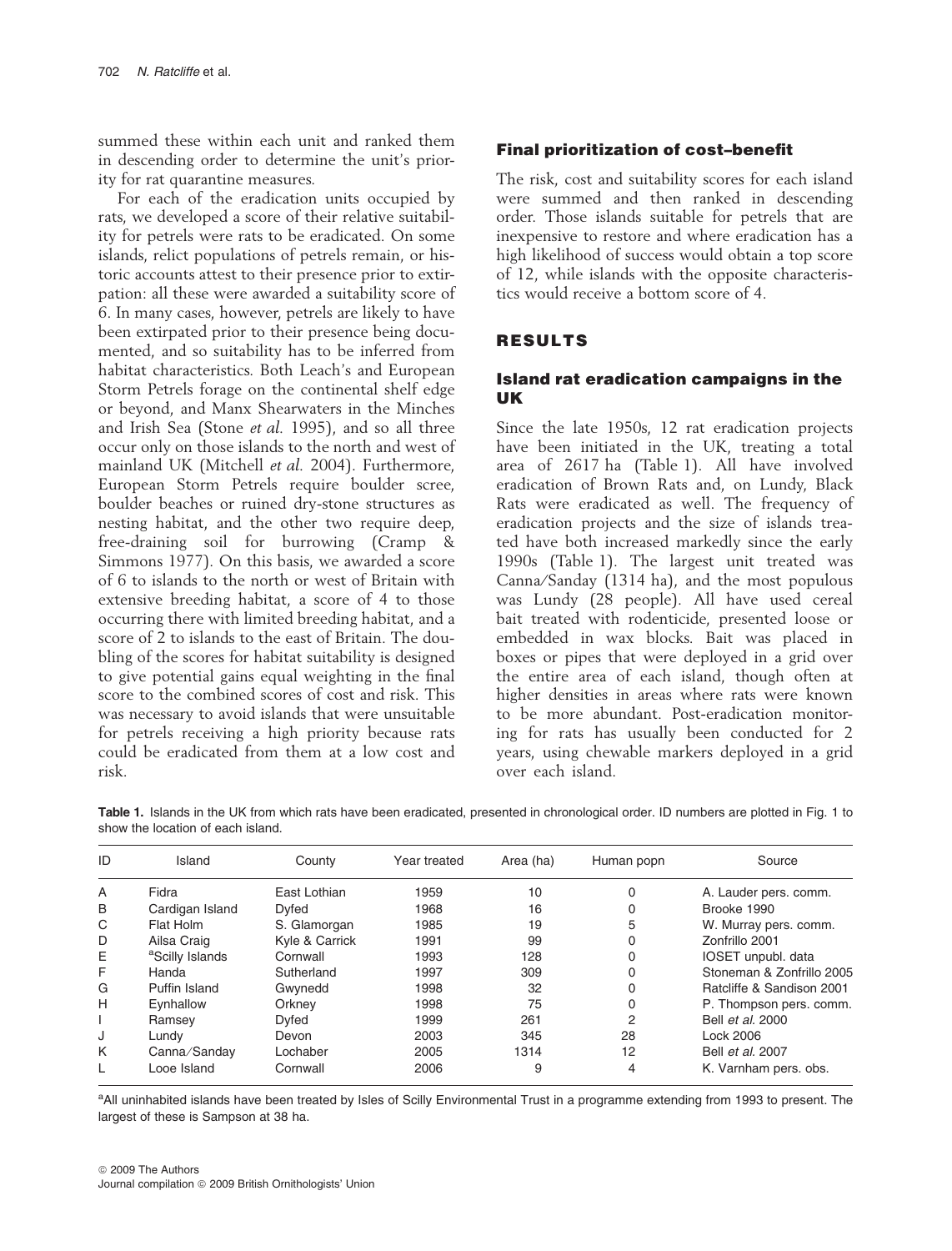All projects on isolated eradication units in the UK have apparently been successful in removing rats, though some projects are too recent for that outcome to be confirmed. However, some failures have occurred on the Isles of Scilly and on Looe Island, owing to invasion from neighbouring untreated islands or the mainland (Heaney et al. 2002, Isles of Scilly Environmental Trust (IOSET) unpubl. data, Cornwall Wildlife Trust pers. comm.). In each case, the reinvaded islands were within 300 m of populous islands or the mainland. These would not have been considered as suitable eradication units in this study, and so lends support to our simple buffer approach. The reinvaded islands in the Isles of Scilly are now subject to annual treatment to prevent reinvasion by rats (IOSET unpubl. data).

Handa has not been reinvaded despite it being 300 m off the UK mainland shore, which might be due to the opposite shoreline being unpopulated moorland that is poor habitat for rats, such that a source population is small or lacking. In contrast, the reinvaded islands in Cornwall all had suitable rat habitat on the opposite shores (a settlement in the case of Looe and farmland in the case of the Scilly Isles). As such, our approach of eliminating all islands with a strait of < 300 m may have overlooked some restoration opportunities where habitat on the opposite shore is unsuitable for rats.

Initial responses of seabirds to rat eradication have been encouraging. Puffins have recolonized Ailsa Craig (Zonfrillo 2002) and their range and numbers have increased on Handa (Stoneman & Zonfrillo 2005). Manx Shearwaters have increased from 700 to 2000 pairs on Ramsey and from 308 to 1120 pairs on Lundy since rats were eradicated (RSPB unpubl. data). However, not all eradication projects have succeeded in restoring seabird populations: rat eradication on Cardigan Island has so far failed in its aim of establishing a new Manx Shearwater colony (Brooke 1990).

#### Priorities for further eradication campaigns

We identified a total of 274 potential eradication units in the UK, Isle of Man and Channel Islands that are discrete from the UK mainland: 80 are known to have rats on them but only 19 of these had fewer than 100 human inhabitants.

A prioritized list of these 19 eradication units is presented in Table 2. High scores were awarded to several units within the Western Isles. Pre-eminent among these is the Shiants owing to their extensive talus screes that offer ample potential nesting habitat for European Storm Petrels. Rats are known to prey on other seabird species on these islands (Stapp 2002, contra McDonald et al. 1997 and Key et al. 1998), and so their removal could also produce broader conservation benefits. However, as the Shiants host one of the few remaining populations of Black Rats in the UK, such an initiative may prove controversial (as on Lundy: Appleton 2007), even though this species is non-native, and abundant and widespread globally. The Calf of Man is also a high priority as it formerly held a huge colony of the eponymous Manx Shearwater, which has now declined to just 34 pairs owing to predation by Brown Rats (Brooke 1990, Mitchell et al. 2004). Owing to the restricted world range of Manx Shearwater (Mitchell et al. 2004), restoring this site could lead to increases in population of global significance at a relatively low cost or risk.

Hellisay/Gighay and Sandray have less petrel nesting habitat than the Shiants, and so do not score as highly. Indeed, neighbouring rat-free islands in the Barra archipelago with similar habitats host relatively few nesting petrels (Mitchell et al. 2004). Taransay has extensive nesting habitat for all three species of petrel, but receives a lower score owing to the expense of eradicating Brown Rats from this relatively large island.

The co-occurrence of Brown Rats with a large proportion of the national Manx Shearwater population on Rum is cause for concern. Research during the 1980s showed that rats were relatively rare in this high-altitude colony during the breeding season, and predation was negligible (Thompson & Furness 1991), but recent monitoring has found that predation rates on viable eggs and chicks have increased (A.D. Ramsay unpubl. data). Experimental control of rats in the worst affected colony on the mountain of Hallival is being considered to quantify the impact of rat predation on Manx Shearwater productivity (A. Douse pers. comm.).

Gairsay in Orkney has a low human population and is relatively small, which means that a rat eradication campaign would be inexpensive and has a high chance of success. It is in a suitable location for European Storm Petrels, as colonies occur on neighbouring rat-free islands (de Leon et al. 2006), but has limited breeding habitat and feral cats.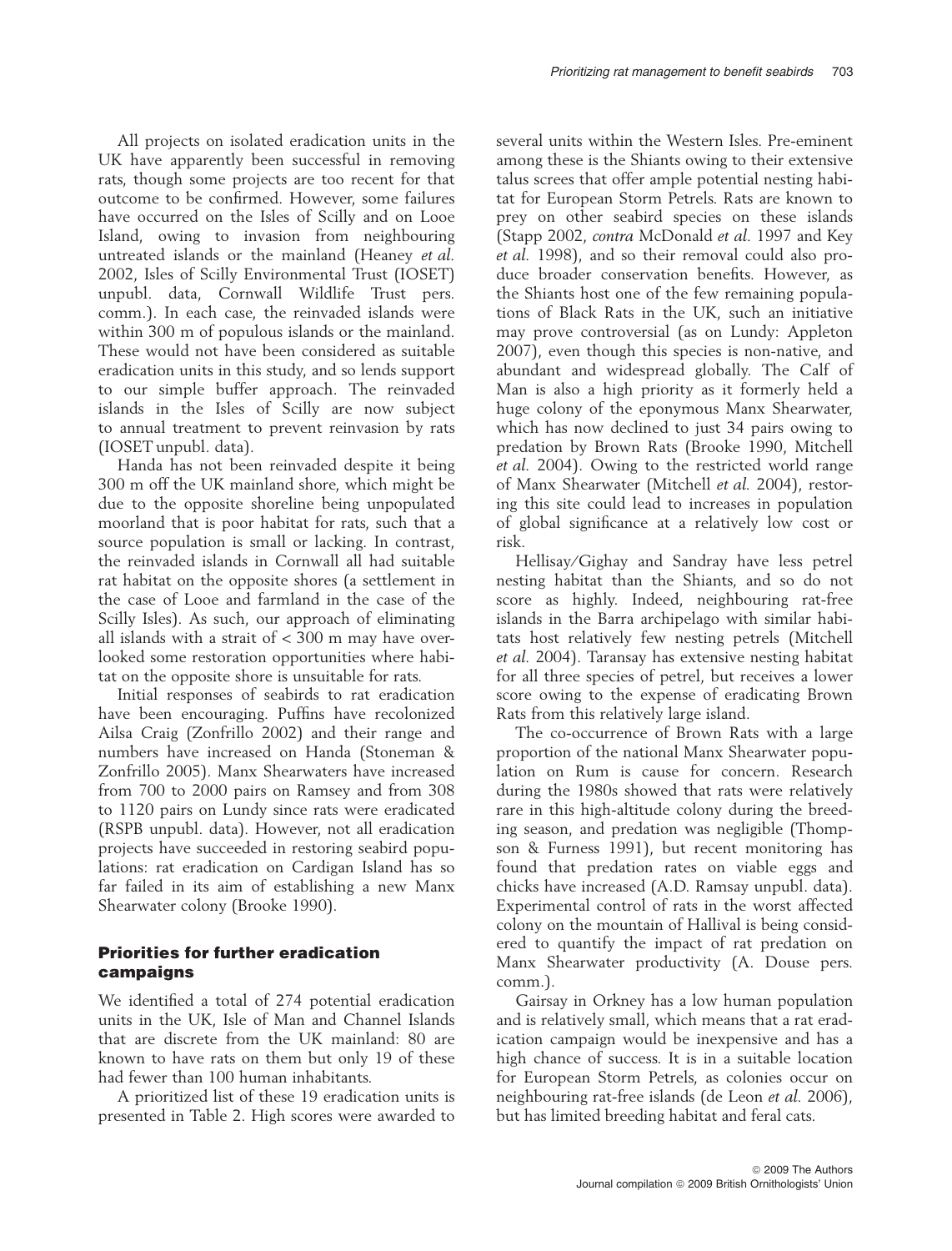| ID | <b>Eradication unit</b>    | Admin area             | Area   | Popn     | Cost           | <b>RS</b> | <b>CS</b>      | HS | <b>TS</b> |
|----|----------------------------|------------------------|--------|----------|----------------|-----------|----------------|----|-----------|
|    | <sup>b</sup> Shiants       | Western Isles          | 212    | $\Omega$ | 93             | 3         | 3              | 6  | 12        |
| 2  | <sup>a</sup> Calf of Man   | Isle of Man            | 260    | 2        | 114            | 3         | 2              | 6  | 11        |
| 3  | Taransay                   | <b>Western Isles</b>   | 1475   | 0        | 649            | 3         |                | 6  | 10        |
| 4  | Hellisay/Gighay            | Western Isles          | 238    | 0        | 105            | 3         | 2              | 4  | 9         |
| 5  | Gairsay                    | Orkney                 | 240    | 3        | 106            | 3         | $\overline{2}$ | 4  | 9         |
| 6  | Sandray                    | Western Isles          | 385    | 0        | 169            | 3         | 2              | 4  | 9         |
|    | <sup>a</sup> Rum           | Lochaber               | 10 463 | 22       | 4604           | 2         |                | 6  | 9         |
| 8  | <sup>b</sup> Inchcolm      | Fife                   | 5      | 2        | $\overline{2}$ | 3         | 3              | 2  | 8         |
| 9  | Inchkeith                  | Fife                   | 20     | 2        | 9              | З         |                | 2  | 8         |
| 10 | Caldey Island              | Dyfed                  | 120    | 50       | 53             |           | 3              |    | 8         |
| 11 | <b>Out Skerries</b>        | Shetland               | 128    | 76       | 56             |           | 3              | 4  | 8         |
| 12 | Wyre                       | Orkney                 | 311    | 18       | 137            | 2         | 2              | 4  | 8         |
| 13 | Graemesay                  | Orkney                 | 409    | 21       | 180            | 2         | 2              |    | 8         |
| 14 | Rathlin Island             | Co. Antrim             | 1400   | 75       | 616            |           |                | 6  | 8         |
| 15 | <sup>a</sup> St Agnes/Gugh | Isles of Scilly        | 1480   | 73       | 651            |           |                | 6  | 8         |
| 16 | <sup>a</sup> Eigg          | Lochaber               | 3049   | 67       | 1342           |           |                | 6  | 8         |
| 17 | <sup>b</sup> Herm/Jethou   | <b>Channel Islands</b> | 269    | 62       | 118            |           | 2              | 4  |           |
| 18 | Egilsay                    | Orkney                 | 650    | 37       | 286            | 2         |                | 4  |           |
| 19 | <b>Muck</b>                | Lochaber               | 559    | 30       | 246            | 2         |                | 4  |           |

Table 2. Prioritization of islands on which rat eradication is deemed feasible according to the criteria in the Methods section. RS, risk of reinvasion score; CS, cost of eradication score; HS, the habitat suitability for petrels score; TS, sum of the three scores (see Methods for details). The table is sorted in descending order of TS. ID numbers are plotted in Fig. 1 to show the location of each island. Cost is expressed in thousands of pounds, rounded to the nearest whole number, and Area in ha.

aUnits known to currently host breeding Manx Shearwaters. **bUnits hosting Black Rats.** 

The islands of Inchkeith and Inchcolm are small, sparsely populated and inexpensive to restore, but the absence of petrels from neighbouring rat-free islands in the Firth of Forth (Mitchell et al. 2004) indicates these are too remote from the shelf-edge feeding areas to be suitable for petrels. The remaining units have low scores mainly because they are large, populous and have other mammalian predators on them, making eradication expensive and prone to failure.

## Priorities for quarantine

A list of islands without rats that contain over 1% of the total UK, Channel Islands and Isle of Man population of any one of the three species of petrel is presented in Table 3. Of outstanding importance were St Kilda, Skomer, Skokholm, Mousa, Treshnish and Priest Island, all of which host over 10% of the total population of at least one species.

The absence of rats from these islands at present may lead to the complacent view that they are permanently inaccessible to rats. In reality, all islands have to be considered at risk of rats being introduced from vessels mooring or anchoring near the shore overnight, during delivery of stores, or folClout 2005). Several of the islands in Table 3 are inhabited or are popular destinations for tourist excursions and yachtsmen, and so are at particular risk of rats being introduced. Indeed, rats have been detected for the first time on Eynhallow in 1998 and on Annet in 2005; in both cases they were eradicated shortly afterwards (Table 1). Effective quarantine requires strict controls on

lowing shipwrecks (Moors et al. 1992, Russell &

mooring by vessels and checks of the contents of freight, monitoring for presence of rats in the vicinity of harbours and anchorages and contingency plans for their eradication (including stores of poison bait, equipment and a plan for their deployment) in the event of rats being detected (Moors et al. 1992). On only four of the islands listed in Table 3 (St Kilda, Annet, Mousa and Priest Island) are these quarantine measures carried out routinely as part of a management plan.

## **DISCUSSION**

Prioritization of islands for rat eradication has received increased attention in recent years (Baccetti et al. 2007, Brooke et al. 2007), with the focus being on co-occurrence of rats with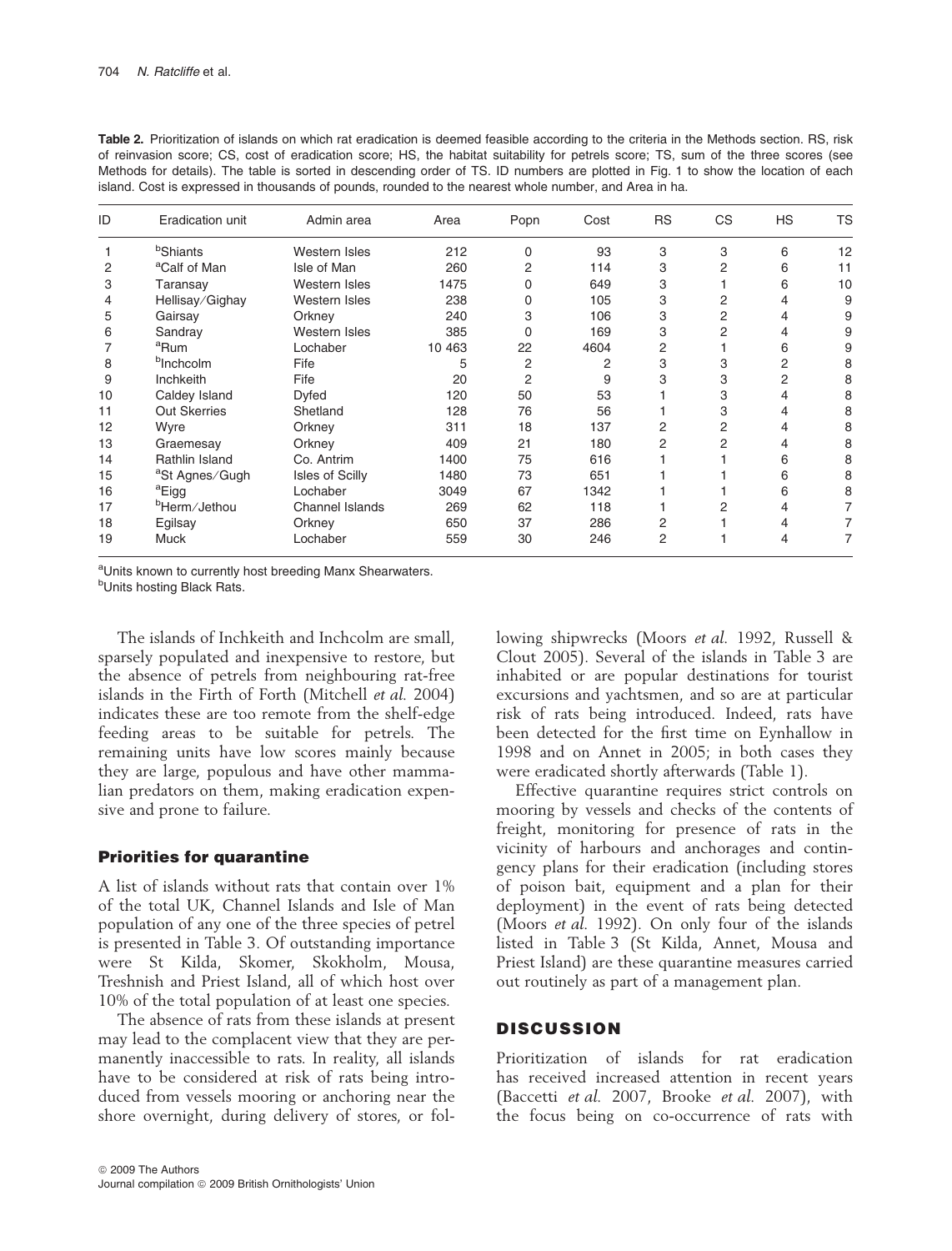Table 3. Table of priority islands for rat quarantine, ranked by the sum of the percentage of the UK, Isle of Man and Channel Islands petrel populations each host. Islands with less than 1% of the total are not included. ID numbers are plotted in Fig. 1 to show the location of each island.

| ID                                                                                                                                    | Island                     | Admin area        | Manx<br>Shearwater | European<br><b>Storm Petrel</b> | Leach's<br><b>Storm Petrel</b> |
|---------------------------------------------------------------------------------------------------------------------------------------|----------------------------|-------------------|--------------------|---------------------------------|--------------------------------|
|                                                                                                                                       | <sup>a</sup> St Kilda      | Western Isles     |                    |                                 | 95                             |
|                                                                                                                                       | <sup>a</sup> Skomer        | Dyfed             | 34                 |                                 |                                |
| $\overline{3}$                                                                                                                        | <sup>a</sup> Mousa         | Shetland          |                    | 26                              |                                |
|                                                                                                                                       | aSkokholm                  | <b>Dyfed</b>      | 15                 | 10                              |                                |
|                                                                                                                                       | <sup>a</sup> Treshnish     | Argyll and Bute   |                    | 20                              |                                |
|                                                                                                                                       | <sup>a</sup> Priest Island | Ross and Cromarty |                    | 17                              |                                |
|                                                                                                                                       | <sup>a</sup> Bardsey       | Gwynedd           |                    |                                 |                                |
|                                                                                                                                       | <sup>a</sup> Auskerry      | Orkney            |                    |                                 |                                |
|                                                                                                                                       | aAnnet                     | Isles of Scilly   |                    |                                 |                                |
|                                                                                                                                       | <sup>a</sup> North Rona    | Western Isles     |                    |                                 |                                |
|                                                                                                                                       | <sup>a</sup> Flannans      | Western Isles     |                    |                                 |                                |
|                                                                                                                                       | Yell Sound Is              | Shetland          |                    |                                 |                                |
|                                                                                                                                       | <sup>b</sup> Copeland      | Co. Down          |                    |                                 |                                |
|                                                                                                                                       | Shillay                    | Western Isles     |                    |                                 |                                |
|                                                                                                                                       | <sup>a</sup> Sule Skerry   | Orkney            |                    |                                 |                                |
| $\frac{4}{5}$ is in the set of the set of $\frac{10}{11}$ in $\frac{11}{12}$ in $\frac{11}{12}$ in $\frac{11}{16}$ in $\frac{11}{16}$ | Eilean nan Ron             | Sutherland        |                    |                                 |                                |

aSite of Special Scientific Interest SSSI (under the GB Wildlife & Countryside Act 1981) and Special Protection Area SPA (under the EC Birds Directive 79/409/EEC) that includes breeding petrels as qualifying feature.

<sup>b</sup>Area of Special Scientific Interest (under the Nature Conservation and Amenity Lands (N.I.) Order 1985, with 1989 amendment) and SPA that includes breeding petrels as a qualifying feature.

threatened species. This approach is laudable, but risks overlooking opportunities to restore seabirds to islands from which they have already been lost. Our study is one of the few examples of prioritization that includes islands where target species are absent owing to rats (see also Falklands Conservation 2008). Had we neglected to include such islands, rat management measures for storm petrels would have been limited to quarantine alone, and only Rum, Eigg, Calf of Man and St Agnes⁄ Gugh, the only islands where Manx Shearwaters and rats currently co-occur, would have been considered eligible for eradication campaigns.

Our simple scoring approach for prioritizing islands is admittedly crude, but uses minimal information that will be readily available for many archipelagos around the world. It allows prioritization to be conducted quickly and inexpensively as a desk-study. Research can then be initiated on the shortlist of islands to produce a refined priority list. Studies should include detailed quantification of habitat availability to estimate the number of the target species the unit might support if rats were absent, and a feasibility study to refine the estimated costs and the likelihood of success. The predicted percentage increase in the regional population following eradication could be divided by the estimated cost of the campaign and this multiplied by the likelihood of success to produce a priority statistic on a continuous scale. Based on the findings of this review, we recommend such studies should be conducted for the Shiants, Hellisay/Gighay, Sandray, Taransay, Calf of Man, and Gairsay.

One risk of relying on existing data is that knowledge of the occurrence of rats and petrels on islands within an archipelago may be incomplete, as both are difficult to detect, and observers only visit remote islands infrequently. This could result in quarantine priorities and eradication opportunities being overlooked. Additional survey work for rats and target species needs to be directed to islands where the presence or absence of either is unconfirmed before a prioritization exercise can be regarded as comprehensive.

Effective quarantine is required to conserve important petrel colonies on the islands listed in Table 3. All but three of these islands are designated for protection under UK Government and/or European Commission legislation on the basis of their breeding petrel populations. There is an obligation on the responsible government agencies to implement effective quarantine, as legislation demands that the 'petrel interest' listed for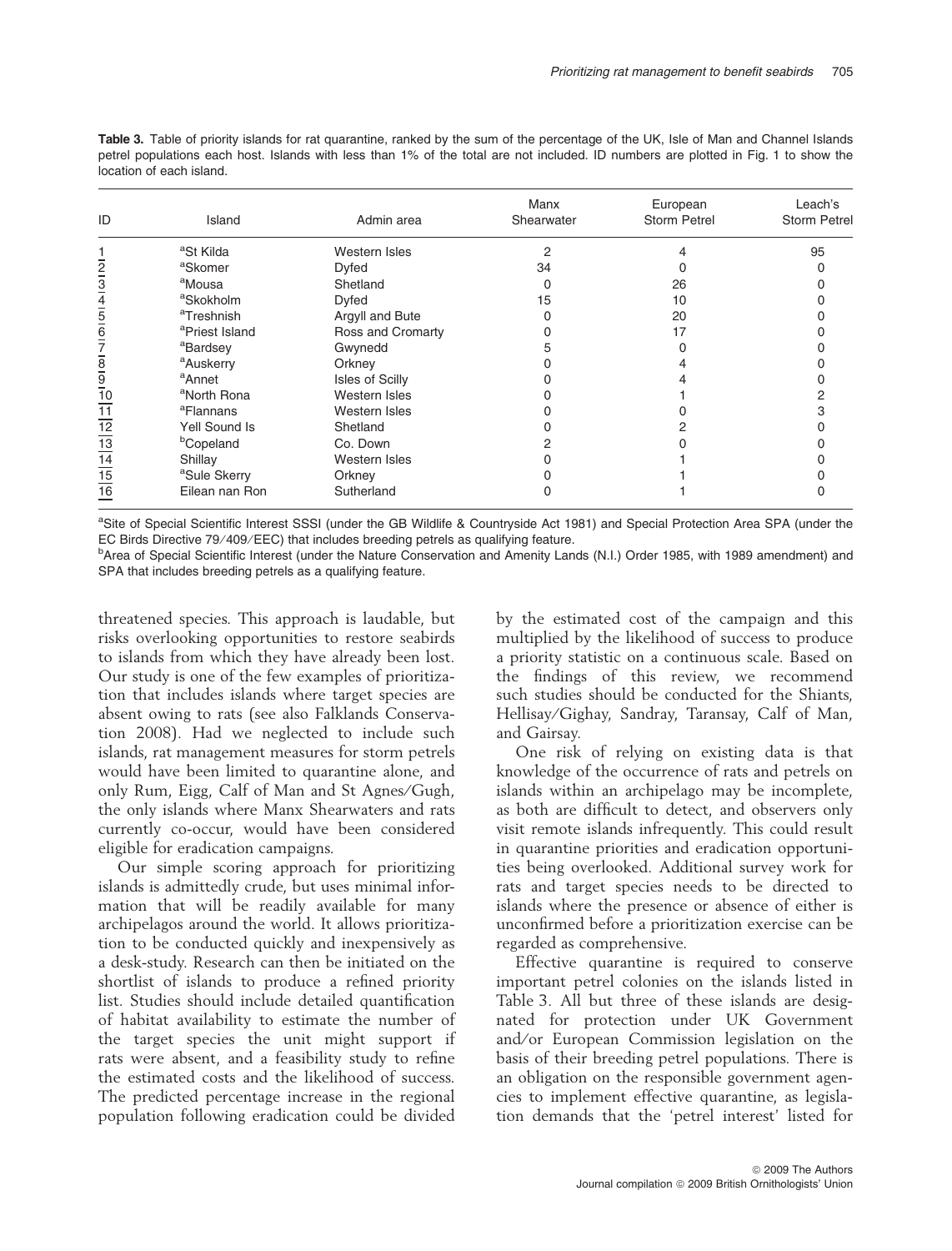

Figure 1. Map showing locations of island in the UK from which rats have been eradicated (letters – see Table 1), should be prioritized for eradication (numbers – see Table 2) and should be prioritized for quarantine measures (underlined numbers – see Table 3). The Republic of Ireland (grey shading) was not included in the prioritization exercise.

these sites is maintained. Common standards for quarantine need to be developed and incorporated into site management plans. These should include mitigation measures to reduce the likelihood of rats invading the island, monitoring of rat presence/absence and contingency planning for eradication should rats be detected (see previous section, Moors et al. 1992).

Given that petrels tend to be site-faithful and colonial, social facilitation methods may be required to encourage them to newly colonize islands following rat eradication. Playback of courtship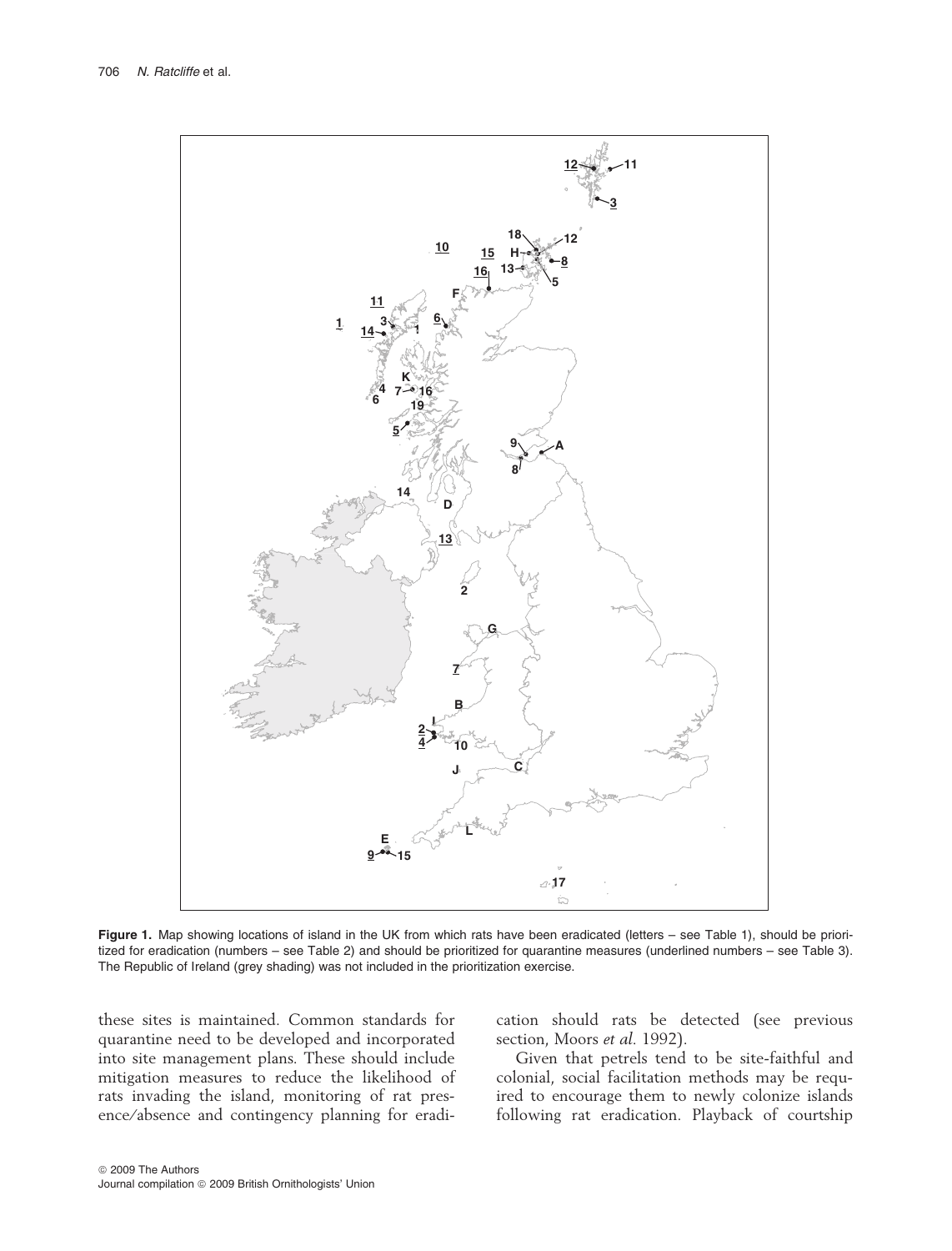calls through loudspeakers at night can be used to attract pre-breeding storm petrels ashore far from their breeding colonies (Fowler & Hounsome 1998), and to encourage adult birds to breed in suitable nest-sites (Podolsky & Kress 1989, Bolton et al. 2004). Petrel chicks can also be translocated to artificial nest-sites just prior to them fledging, such that they return to breed at the island in future years (Carlile et al. 2003), though this was unsuccessful on Cardigan Island (Brooke 1990).

A common problem with assessing the efficacy of rat management as a tool for conserving petrel populations is a lack of adequate monitoring of their numbers and productivity prior to, and following, rat eradication. Estimates of these parameters is difficult for nocturnal, cavity-nesting petrels (Mitchell et al. 2004), but nonetheless ought to be attempted if the success of the project is to be measured in terms of benefits for target species rather than an absence of rats. Ideally, monitoring would be extended to nearby islands on which rats remain, and from which they have always been absent, such that effects of management and time can be separated.

We are grateful to the following for providing information about rat distribution and management: Pete Ellis, Eric Meek, Martin Scott, Jamie Boyle, Mike Peacock, John Stuart, James Robinson, Gregor Woulahan, Helen Booker, Paul St Pierre, Leigh Lock, Wendy Murray, Alan Lauder, Steph Elliot, Ben Jones, John Bowler, Stuart Benn, Dave Sexton, Alice Helyar, Sugoto Roy, Dave Beaumont, Charles David, Jamie Hooper, Janice Dockerill, Liz Charter, Debra Marriott, Andrea McConnell, Bob Swann, David Barnden, Robin Sellers and Matt Murphy. Helen Baker, Geoff Hilton, Mike Brooke, Robbie McDonald and Jeremy Wilson provided helpful comments on an earlier draft.

#### REFERENCES

- Appleton, D. 2007. Public Engagement: the Lundy Experience. Proceedings of the Conference 'Tackling the Problem of Alien Mammals on Seabird Colonies.' Edinburgh: National Trust for Scotland.
- Arnold, H.R. 1993. Atlas of Mammals in Britain. London: ITE Research Publications No. 6.
- Atkinson, I.A.E. 1985. The spread of commensal species of Rattus to oceanic islands and their effect on island avifaunas. In Moors, P.J. (ed.) Conservation of Island Birds: 35– 81. Cambridge: International Council for Bird Preservation.
- Baccetti, N., Capizzi, D., Corbi, F., Massa, B., Spano, G. & Sposimo, P. 2007. Alien mammals on Italian islands: impact on seabird populations, management options and priorities for resource allocation. Proceedings of the Confer-

ence 'Tackling the Problem of Alien Mammals on Seabird Colonies.' Edinburgh: National Trust for Scotland.

- Bell, M.D., Bullock, I. & Humpridge, R. 2000. The Eradication of Rats from Ramsey Island, Wales. Sandy: Unpublished report to the Royal Society for the Protection of Birds.
- Bell, E., Garner-Richards, P., Floyd, K., Boyle, D., Swann, B., Luxmoore, R. & Patterson, A. 2007. Canna Seabird Recovery Project –- Phase I: Brown Rat Eradication. Proceedings of the Conference 'Tackling the Problem of Alien Mammals on Seabird Colonies.' Edinburgh: National Trust for Scotland.
- Bolton, M., Medeiros, R., Hothersall, B. & Campos, A. 2004. The use of artificial breeding chambers as a conservation measure for cavity-nesting procellariiform seabirds: a case study of the Madeiran Storm Petrel (Oceanodroma castro). Biol. Conserv. 116: 73–80.
- Brooke, M. 1990. The Manx Shearwater. Calton: T. & A.D. Poyser.
- Brooke, M. de L., Hilton, G.M. & Martins, T.L.F. 2007. Prioritizing the world's islands for vertebrate-eradication programmes. Anim. Conserv. 10: 380–390.
- Carlile, N., Priddel, D., Zino, F., Natividad, C. & Wingate, D.B. 2003. A review of four successful recovery programmes for threatened sub-tropical petrels. Mar. Ornithol. 31: 185–192.
- Courchamp, F., Chapuis, J.L. & Pascal, M. 2003. Mammal invaders on islands: impact, control and control impact. Biol. Rev. 78: 347–383.
- Cramp, S. & Simmons, K.E.L. (eds) 1977. The Birds of the Western Palearctic. Vol. 1. Oxford: Oxford University Press.
- Croxall, J.P. & Rothery, P. 1991. Population regulation of seabirds: implications of their demography for conservation. In Perrins, C.M., Lebreton, J.-D. & Hirons, G.J.M. (eds) Bird Population Studies. Relevance to Conservation and Management: 272–296. Oxford: Oxford University Press.
- DEFRA 2007. The Invasive Non-Native Species Framework Strategy for Great Britain: Protecting our Natural Heritage from Invasive Species. London: Department for Environment, Food and Rural Affairs.
- Donlan, C.J. & Wilcox, C. 2007. Complexities of costing eradications. Anim. Conserv. 10: 154-156.
- Falklands Conservation 2008. Rat Eradication in the Falkland Islands. http://www.falklandsconservation.com/wildlife/conservation\_issues/rat\_eradication-main.html.
- Fowler, J.A. & Hounsome, M.V. 1998. Migration and arrival of immature Storm Petrels Hydrobates pelagicus in Shetland. Ringing Migration 19: 91–94.
- Genovesi, P. 2007. Limits and potentialities of eradication as a tool for addressing biological invasions. In Nentwig, W. (ed.) Biological Invasions. Ecological Studies, Vol. 93: 385– 400. New York: Springer.
- Harris, S., Morris, P., Wray, S. & Yalden, D. 1995. A Review of British Mammals: Population Estimates and Conservation Status of British Mammals Other than Cetaceans. Peterborough: Joint Nature Conservation Committee.
- Heaney, V., Ratcliffe, N., Brown, A., Robinson, P.J. & Lock, L. 2002. The status of European Storm-Petrels Hydrobates pelagicus and Manx Shearwaters Puffinus puffinus on the Isles of Scilly. Atlantic Seabirds 4: 1–16.